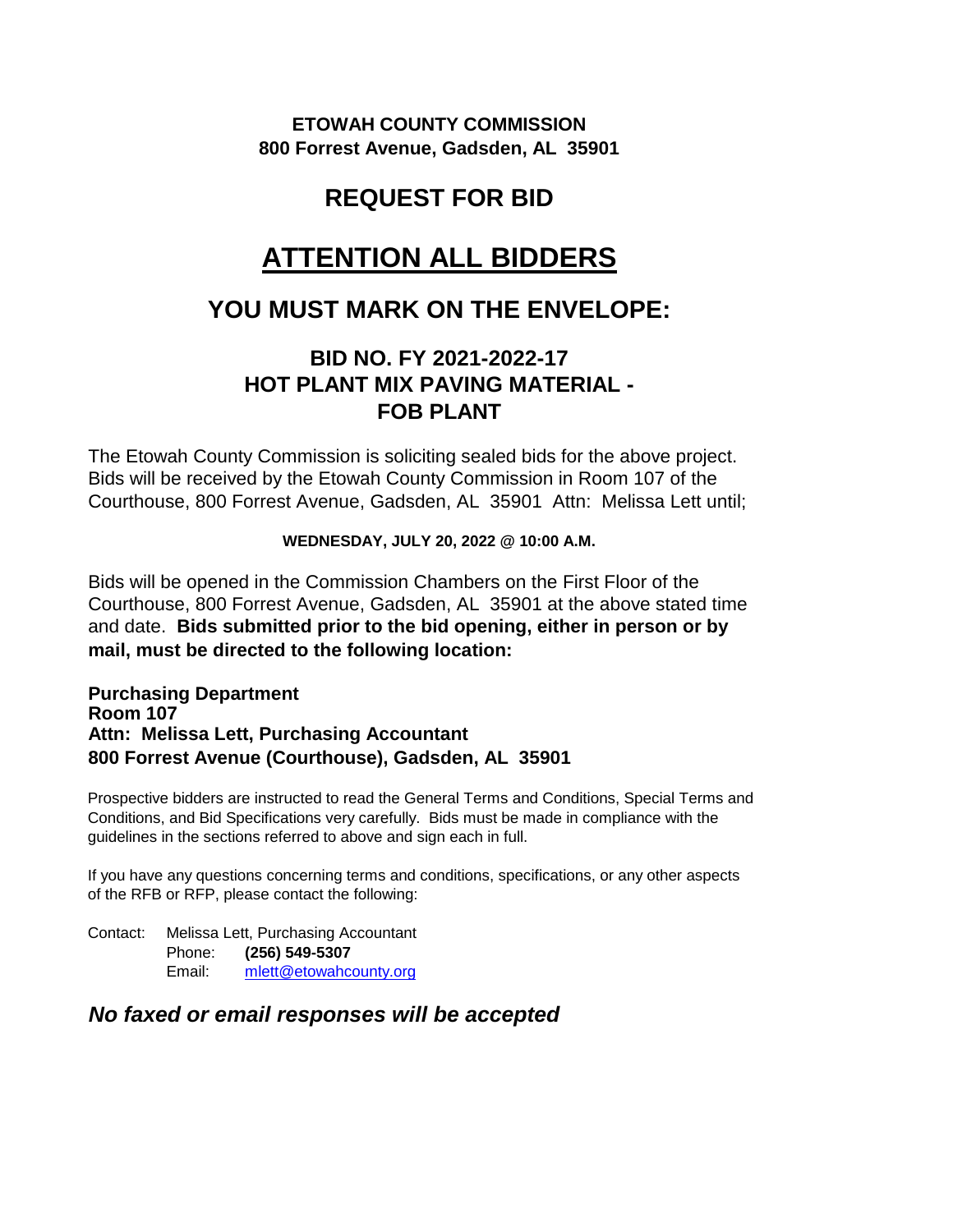#### **ETOWAH COUNTY COMMISSION**

### (revised 02/17/2012) **GENERAL TERMS AND CONDITIONS**

### **These General Terms and Conditions are standard and any contradicting requirements of the Special Terms and Conditions of Request for Bid supersede these General Terms and Conditions**

#### (1) **All bidders shall comply with Code of Alabama 31-13-9 if applicable.**

- (2) All bid openings and any scheduled pre-bid conferences will be held in the Commission Chambers located on the first floor, Courthouse, 800 Forrest Avenue, Gadsden, Alabama 35901 unless otherwise stated. A pre-bid conference may be requested to review and answer any pertinent questions concerning the bid and the specifications.
- (3) Each bid must be submitted in a separate sealed envelope and received by the Etowah County Commission in the Purchasing Department, Room 107, 800 Forrest Avenue, Gadsden, Alabama 35901. All bidders must use our bid form and show on the envelope the bid number, name of project (purpose), and opening date. Any bid received after the opening date and time will not be considered. If it becomes necessary to revise any part of this bid, a written addendum will be provided to all bidders.
- (4) The Etowah County Commission encourages utilization of minority business enterprise in our procurement activities. The Etowah County Commission provides equal opportunities for all businesses and does not discriminate against any vendor regardless of race, color, creed, sex, national origin, disability, religion or age in consideration for an award.
- (5) The attached specifications are being provided to potential bidders as guidelines, which describe the type and quality of equipment, supply, and/or service that the Etowah County Commission is seeking to purchase. The bidder must **indicate compliance or list exceptions to** each specification item for consideration. Failure to comply with this provision could be cause for rejection of the bid.
- (6) The name of a certain brand, make, manufacturer, or definite specification is to denote the quality standard of the article desired but does not restrict the bidder to the specified brand, make, manufacturer or specification named. It is to set forth to convey the general style, type, character, and quality of the article desired by the Etowah County Commission. Whenever the words "or approved equal" appear in the specifications, they shall be interpreted to mean an item of material or equipment similar to that named, and which is suited to the same use as that named and which is approved by the Purchasing Department. Vendor shall incur all cost involved in obtaining an independent analysis if the Etowah County Commission deems it necessary to determine the suitability of items as being approved equal.
- (7) It will be assumed that all bids are based upon the specifications unless the bidder stipulates to the contrary on the proposal for; in which case, the bidder shall point out in detail any and all deviations from the specifications. Bidders having items, which do not meet the specifications may offer the same on an optional basis. Minor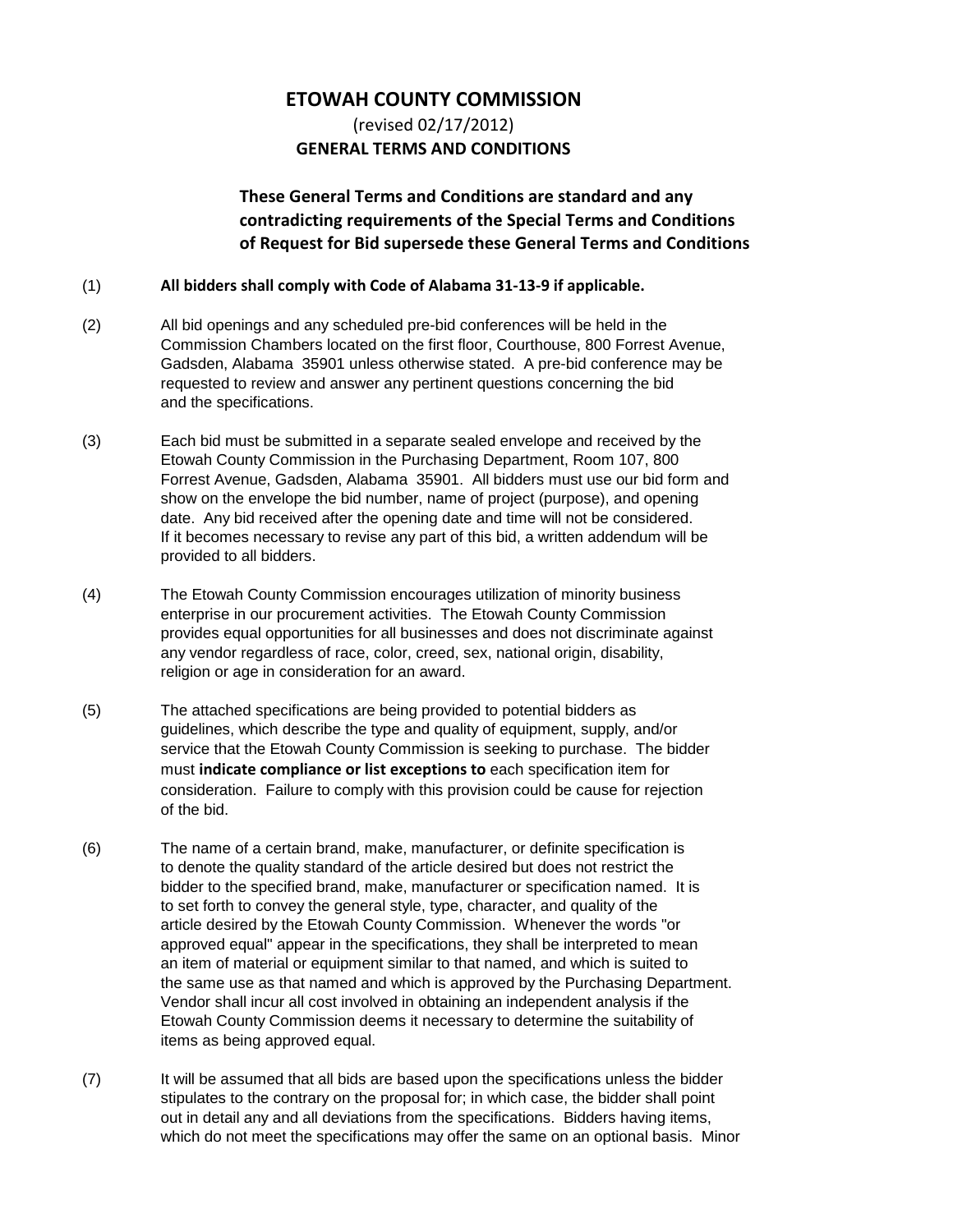exceptions from the specifications may be considered if they do not alter the performance for the intended purpose.

- (8) All bids shall be typewritten or printed in ink on the forms prepared by the Etowah County Commission. Bids prepared in pencil will not be accepted. All proposals must be signed by officials of the corporation or company duly authorized to sign bids. Any bid submitted without being signed will automatically be rejected.
- (9) All corrections or erasures shall be initialed and dated by the person authorized to sign bids. If there are discrepancies between unit prices quoted and extensions, the unit price will prevail.
- (10) Prices quoted shall be delivered prices, exclusive of all federal or state excise, sales and manufacturer's taxes. **The Etowah County Commission will assume no transportation or handling charges other than specified in this bid.** The Etowah County Commission is exempted from sales and use tax by 40-23-4-(11) and 40-23-62 (13), Alabama Code (1975).
- (11) Prices quoted to the Etowah County Commission shall remain firm for a minimum of 90 days from the date of opening of the bid, unless so stated differently in the bid.
- (12) The delivery schedule must be entered in the appropriate space in order for the bid to be considered. If all items cannot be delivered on the same schedule, please note variances.
- (13) The bidder shall assume full responsibility for warranty of all components of the equipment. A statement shall be attached with the proposal setting out the conditions of the warranty. The manufacturer's standard warranty shall be furnished.
- (14) The Etowah County Commission reserves the right to request a demonstration of any and all items bid before making the award.
- (15) The Etowah County Commission reserves the right to accept or reject any or all items covered in the request, or any portion(s) thereof, waive formalities, re-advertise and/or take such other steps deemed necessary and in the best interest of Etowah County Commission.
- (16) All bids will be awarded to the **lowest responsive and responsible bidder.** This determination may involve all or some of the following factors: price, conformity to specifications, financial ability to meet the contract, previous performance, facilities and equipment, availability of repair parts, experience, delivery promise, terms of payments, compatibility as required, other costs, and other objective and accountable factors which are reasonable. When bids are equal, local vendor shall be favored.
- (17) Unless Special Terms and Conditions of the bid specify otherwise, the Etowah County Commission reserves the right to make an award in whole or part to one or more bidders whenever deemed necessary and in the best interest of Etowah County Commission.
- (18) The successful bidder agrees, by entering into this contract, to defend, indemnify, and hold Etowah County Commission harmless from any and all causes of action or claims of damage arising out of or related to bidder's performance under this contract.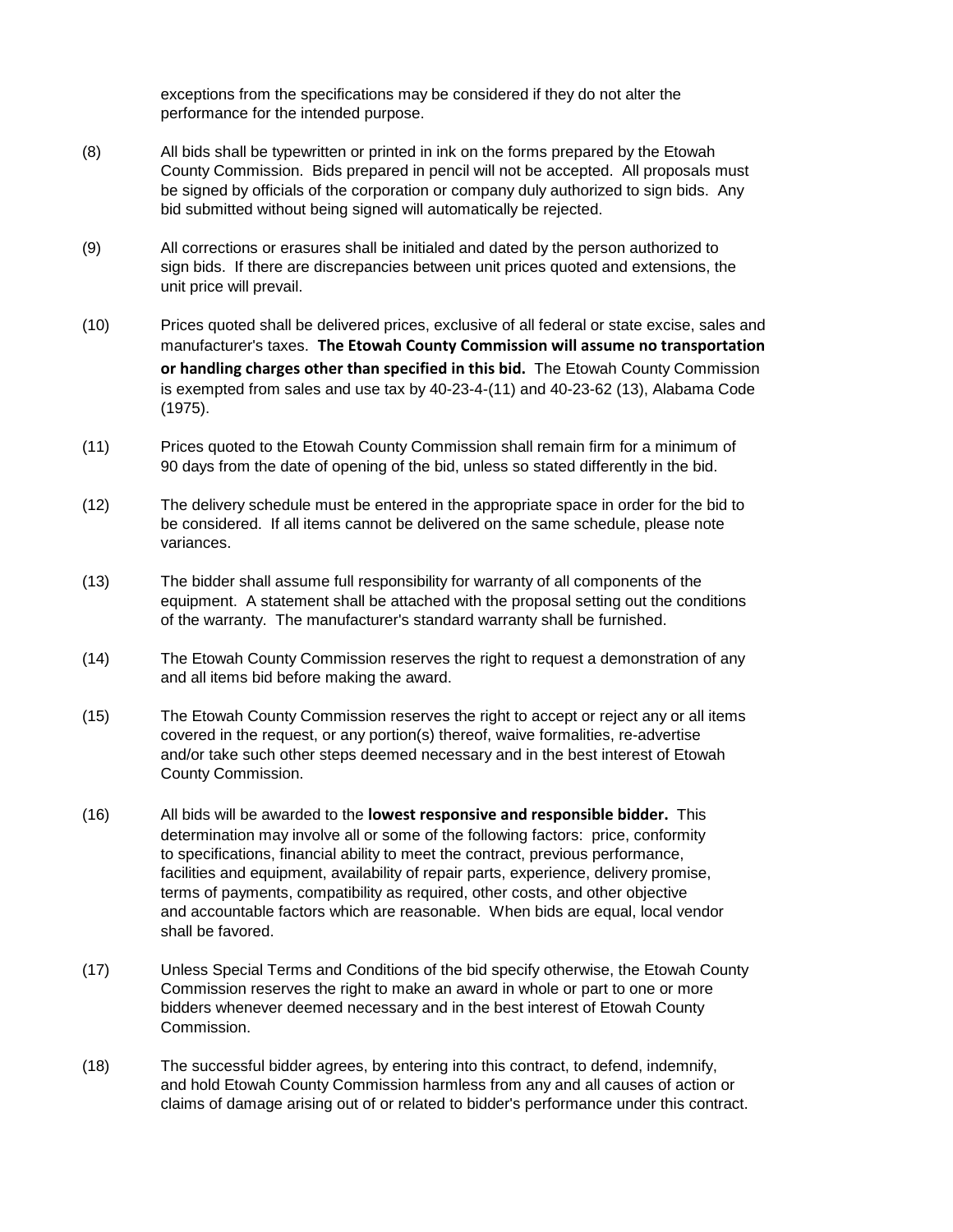- (19) All items bid will be inspected by a representative of Etowah County Commission upon delivery to ascertain compliance with the specifications. Items not in compliance with the specifications will be rejected until proper remedial measures are taken to assume compliance.
- (20) Bidders may be disqualified and bid proposals may be rejected for any of (but not limited to) the following causes:
	- (a.) Failure to use the bid forms furnished by Etowah County Commission.
	- (b.) Lack of signature by an authorized representative on the bid form.
	- (c.) Failure to properly complete the bid form.
	- (d.) Evidence of collusion amoung bidders.
	- (e.) Unauthorized alteration of the bid form.
	- (f.) Failure to comply with Alabama law in regards to contracts.
- (21) Etowah County Commission assumes no legal liability to purchase items or services under any contract unless funds are appropriated for that particular fiscal year.
- (22) Etowah County Commission reserves the right to terminate, without case, any award made as a result of this bid solicitation by providing a thirty (30) day letter of cancellation notification to the successful bidder. Failure on the part of the successful bidder to comply with all terms and conditions of this bid shall give cause for Etowah County Commission to terminate the award immediately, and to relieve Etowah County Commission of any and all legal obligations associated with the award. In the event the bidder cannot comply with the terms and conditions of a bid on a particular item or transaction, Etowah County Commission reserves the right to obtain the particular item from other vendors.
- (23) Etowah County Commission is to be protected against any **increase above the price in the bid.** Any bid containing an "Escalator Clause" will not be considered unless so stipulated in the Special Terms and Conditions.
- (24) In accordance with the Alabama Competitive Bid Law, as amended, Etowah County Commission may enter into multi-year leases, purchase, and lease purchase contracts for the acquisition of goods, supplies, materials and all other types of personal property, real property and services for a period not to exceed three years with the following provisions:

(a.) Contracts shall terminate without further obligation on the part of Etowah County Commission at the end of the first year, or if the Etowah County Commission elects to renew such contract, shall terminate at the end of each subsequent year.

(b.) Contracts may provide for auomatic renewal unless positive action is taken by the Etowah County Commission to terminate such contract, and the nature of such action shall be determined by the Etowah County Commission and specified in the contract.

- (25) The Etowah County Commission will not be responsible in the event the U.S. Postal Service or any other courier system fails to deliver the proposal to the Etowah County Commission, office of the Purchasing Agent, by the deadline state in the bid request.
- (26) Proof of all State, County and local business license must accompany bid.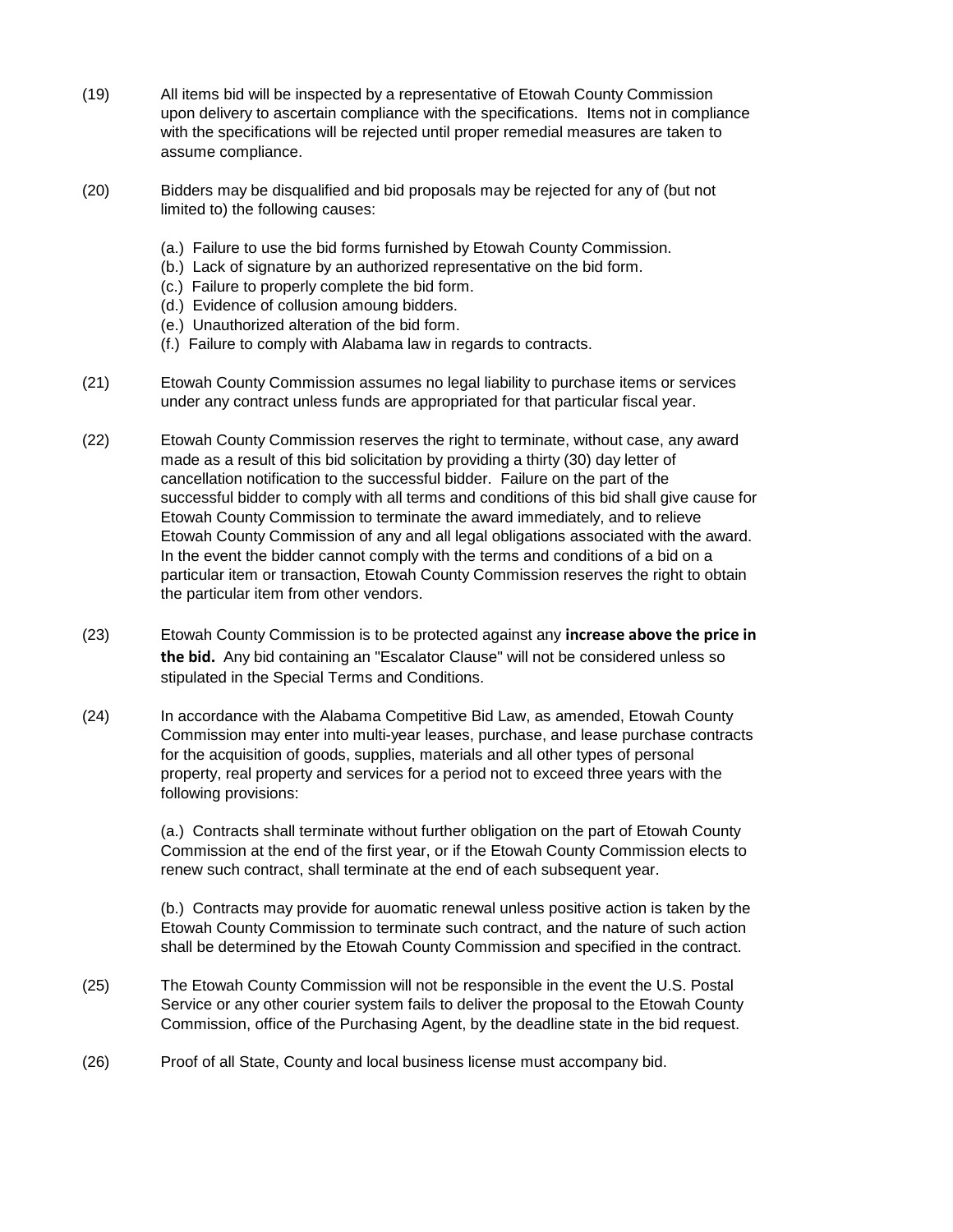#### BID NO. FY 2021-2022-17 HOT PLANT MIX PAVING MATERIAL - FOB PLANT OPEN DATE: WEDNESDAY, JULY 20, 2022 @ 10:00 A.M. CENTRAL TIME

| <b>Item</b>                         | <b>Type</b>          | <b>Aggregate Size Mix</b> | <b>ESAL Range</b> | <b>Price/Ton</b><br><b>FOB Plant</b><br>0-250 Tons | <b>Price/Ton</b><br><b>FOB Plant</b><br>250-1000 Tons | Price/Ton<br><b>FOB Plant</b><br>Over 1000 Tons |
|-------------------------------------|----------------------|---------------------------|-------------------|----------------------------------------------------|-------------------------------------------------------|-------------------------------------------------|
| Improved Bituminous Concrete        | <b>Wearing Layer</b> | 3/8 in. Maximum           | Range A-D         | per Ton                                            | per Ton                                               | per Ton                                         |
| Improved Bituminous Concrete        | Wearing Layer        | 1/2 in. Maximum           | Range A-D         | per Ton                                            | per Ton                                               | per Ton                                         |
| Improved Bituminous Concrete        | Wearing Layer        | 3/4 In. Maximum           | Range A-D         | per Ton                                            | per Ton                                               | per Ton                                         |
| Improved Bituminous Concrete        | <b>Wearing Layer</b> | 3/8 in. Maximum           | Range A-D (PLW)   | per Ton                                            | per Ton                                               | per Ton                                         |
| Improved Bituminous Concrete        | Wearing Layer        | 1/2 in. Maximum           | Range A-D (PLW)   | per Ton                                            | per Ton                                               | per Ton                                         |
| Improved Bituminous Concrete        | Wearing Layer        | 3/4 in. Maximum           | Range A-D (PLW)   | per Ton                                            | per Ton                                               | per Ton                                         |
| Improved Bituminous Concrete        | Wearing Layer        | 3/8 in. Maximum           | Range C-D         | per Ton                                            | per Ton                                               | per Ton                                         |
| Improved Bituminous Concrete        | Wearing Layer        | 1/2 in. Maximum           | Range C-D         | per Ton                                            | per Ton                                               | per Ton                                         |
| <b>Improved Bituminous Concrete</b> | Wearing Layer        | 3/4 In. Maximum           | Range C-D         | per Ton                                            | per Ton                                               | per Ton                                         |
| <b>Improved Bituminous Concrete</b> | Wearing Layer        | 3/8 in. Maximum           | Range E           | per Ton                                            | per Ton                                               | per Ton                                         |
| Improved Bituminous Concrete        | Wearing Layer        | 3/4 In. Maximum           | Range E           | per Ton                                            | per Ton                                               | per Ton                                         |
| Improved Bituminous Concrete        | <b>Binder Layer</b>  | 3/4 In. Maximum           | Range A-D         | per Ton                                            | per Ton                                               | per Ton                                         |
| Improved Bituminous Concrete        | <b>Binder Layer</b>  | 1 in. Maximum             | Range A-D         | per Ton                                            | per Ton                                               | per Ton                                         |
| Improved Bituminous Concrete        | Base Layer           | 1 in. Maximum             | Range A-D         | per Ton                                            | per Ton                                               | per Ton                                         |
| Improved Bituminous Concrete        | Base Layer           | 1-1/2 in. Maximum         | Range A-D         | per Ton                                            | per Ton                                               | per Ton                                         |

## **"ALL HOT MIX ASPHALT PRODUCTS SHOULD BE 424 SUPERPAVE BITUMINOUS CONCRETE MATERIAL"**

The bidder shall be required to file with their bid either a cashier's check drawn on an Alabama bank or a bid bond executed by a surety company duly authorized and qualified to make such bonds in the State of Alabama, payable to Etowah County Commission in the amount of no less than 5% of the contractor's bid but no more than \$10,000.00.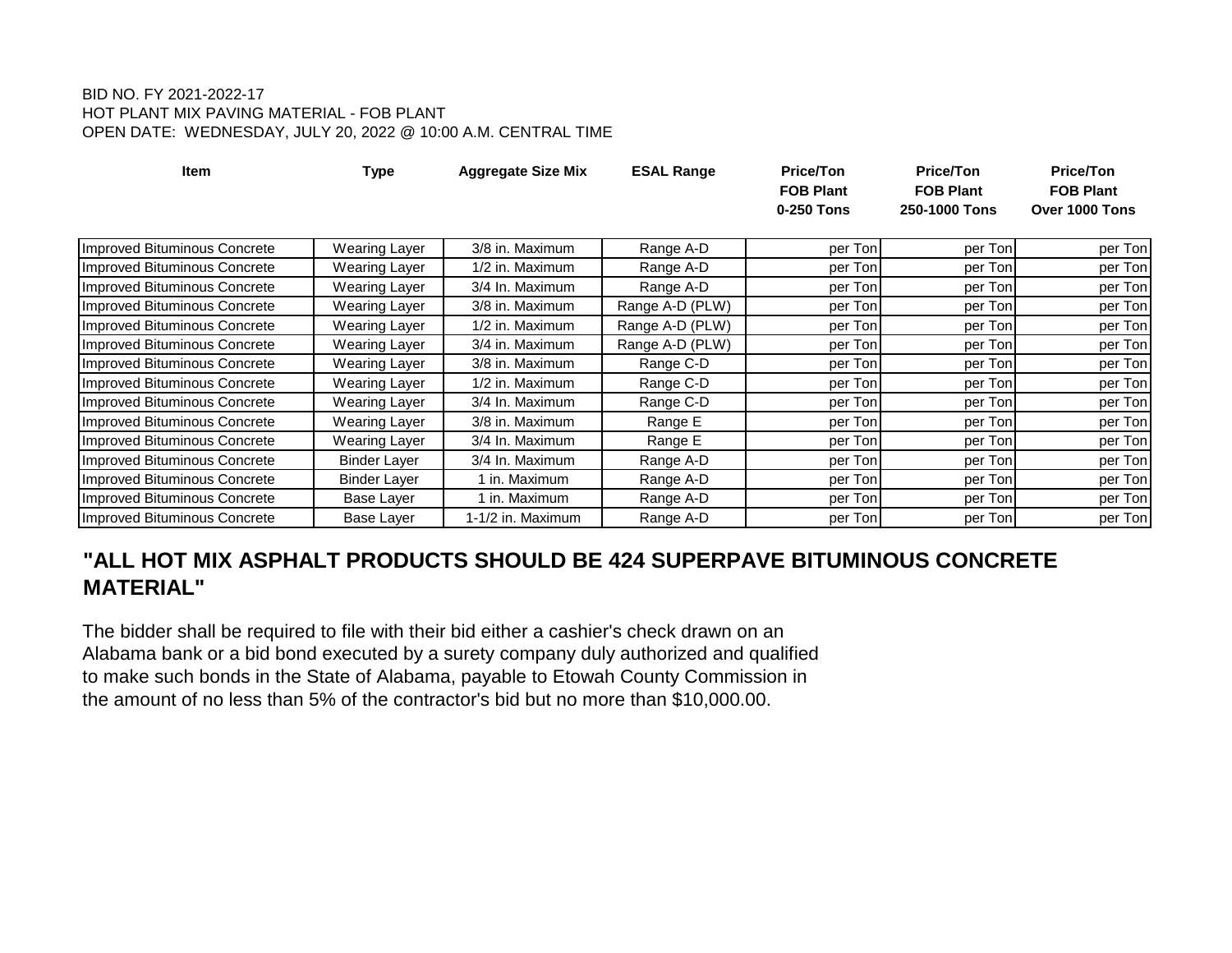## **AFFIDAVIT**

The undersigned certifies that the bid prices contained in this bid have been carefully checked and are submitted as correct and final and if bid is accepted, agrees to furnish any and/or all items upon which prices are offered, at the price(s) and upon the conditions contained in the Specifications.

BEFORE ME, the undersigned authority, A Notary Public in and for the State of . on this day personally appeared who, after having been duly sworn, upon oath

\_\_\_\_\_\_\_\_\_\_\_\_\_\_\_\_\_\_\_\_\_\_\_\_\_\_\_\_\_\_\_\_\_\_\_\_\_\_\_\_\_\_\_\_\_\_\_\_\_\_\_\_\_\_\_\_\_\_\_\_\_\_

did depose and say;

That the foregoing bid submitted by \_\_\_\_\_\_\_\_\_\_\_\_\_\_\_\_\_\_\_\_\_\_\_\_\_\_\_

hereinafter called "Bidder" is the duly authorized agent of said company and that the person signing said proposal has been duly authorized to execute the same. Bidder affirms that they are duly authorized to execute this contract, that this company, corporation, firm, partnership or individual has not prepared this bid in collusion with any other Bidder. The bidder is not a member of any trust, pool, or combination to control the price of products or services bid on, or to influence any person to bid or not to bid thereon. I further affirm that the bidder has not given, offered to give, nor intends to give, at any time hereafter, any economic opportunity, future employment, gift, loan, gratuity, special discounts, trip, favor, or service to a public servant in connection with the submitted Bid. The contents of this bid as to prices, terms or conditions of said bid have not been communicated by the undersigned nor by any employee or agent to any other person engaged in this type of business prior to the official opening of this bid.

Name and Address of Bidder:

\_\_\_\_\_\_\_\_\_\_\_\_\_\_\_\_\_\_\_\_\_\_\_\_\_\_\_\_\_\_\_\_\_\_\_ \_\_\_\_\_\_\_\_\_\_\_\_\_\_\_\_\_\_\_\_\_\_\_\_\_\_\_\_\_\_\_\_\_\_\_ \_\_\_\_\_\_\_\_\_\_\_\_\_\_\_\_\_\_\_\_\_\_\_\_\_\_\_\_\_\_\_\_\_\_\_

Telephone number \_\_\_\_\_\_\_\_\_\_\_\_\_\_\_\_\_\_\_\_

Fax number \_\_\_\_\_\_\_\_\_\_\_\_\_\_\_\_\_\_\_\_\_\_\_\_\_ \_\_\_\_\_\_\_\_\_\_\_\_\_\_\_\_\_\_\_\_\_\_\_\_\_\_\_\_\_\_\_\_\_\_

| Signature |  |
|-----------|--|
| Name:     |  |
| Title:    |  |
|           |  |

| SWORN TO AND SUBSCRIBE BEFORE ME THIS | DAY OF |
|---------------------------------------|--------|
|                                       |        |
|                                       |        |

Notary Public in and for County State